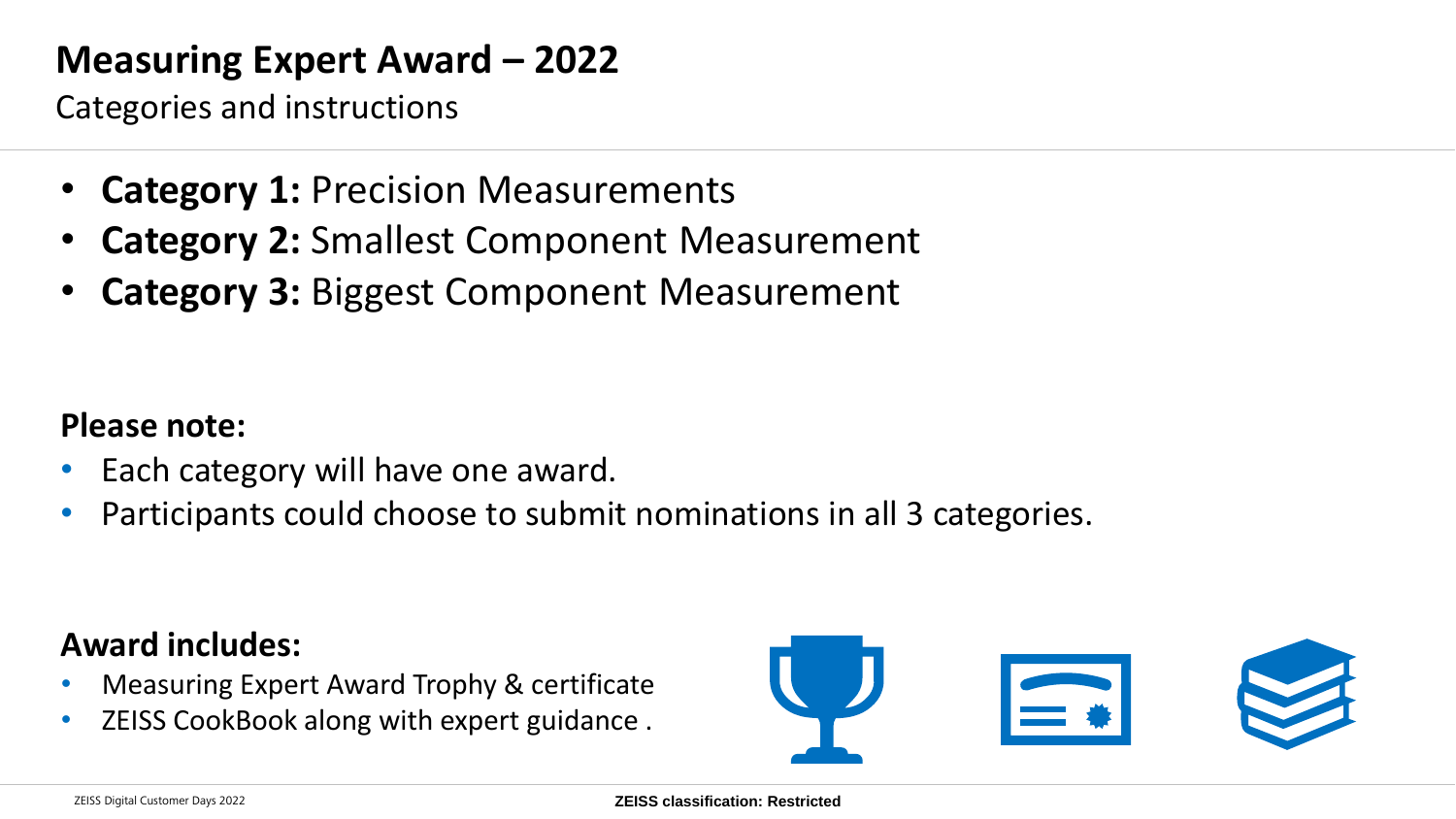# **Measuring Expert Award - 2022**

Details to be shared for evaluation

| <b>Application Details:</b>                                    | Please mention your category : Precision Measurement / Smallest<br>part Measurement / Biggest Part Measurement |
|----------------------------------------------------------------|----------------------------------------------------------------------------------------------------------------|
| <b>Part Dimensions &amp; Application</b>                       |                                                                                                                |
| What were the critical parameters & its<br>significance?       |                                                                                                                |
| What was the procedure to measure<br>those critical parameters |                                                                                                                |
| Short description of the measurement<br>plan                   |                                                                                                                |
| Significant benefits achieved.                                 |                                                                                                                |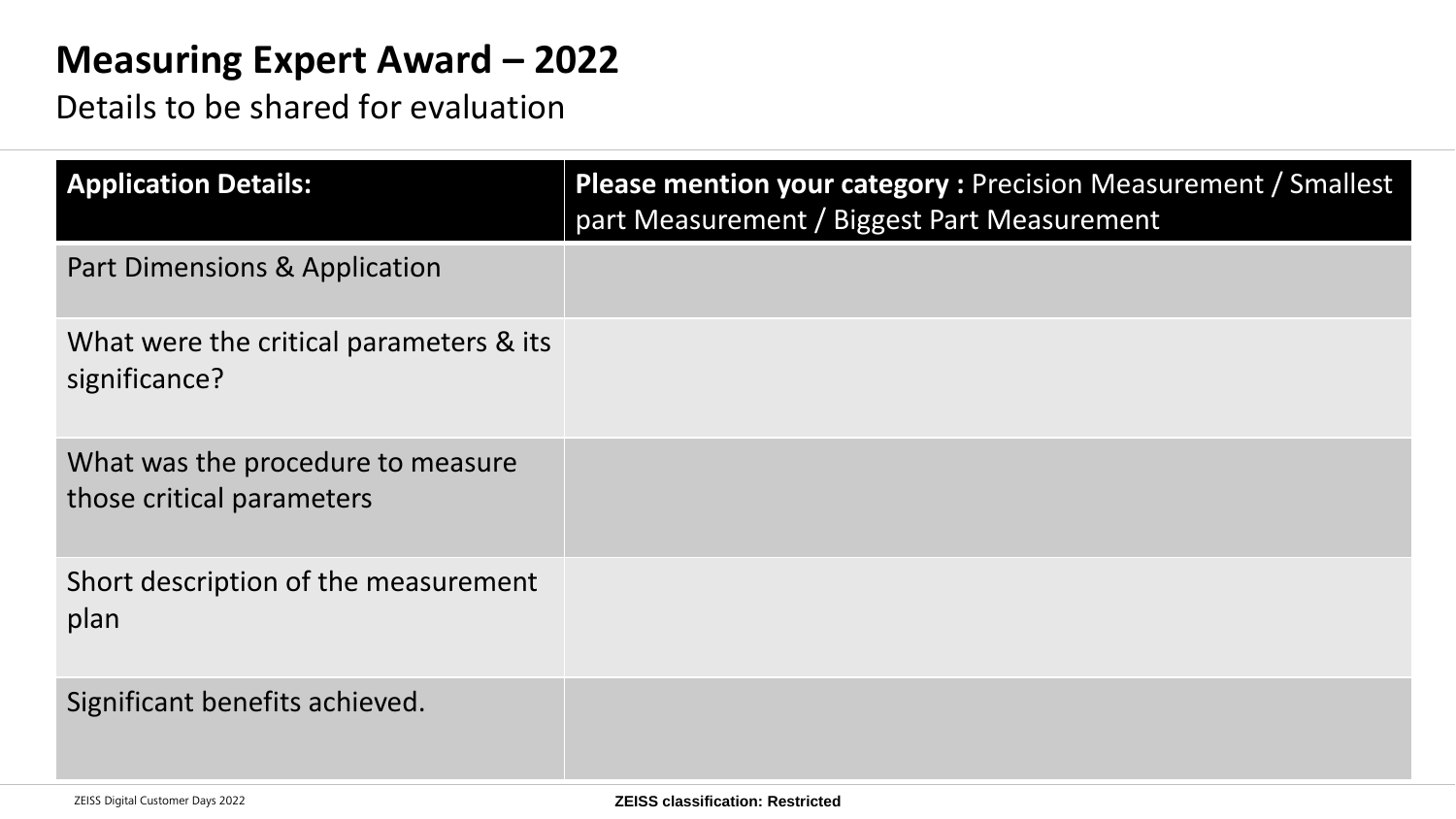# **Measuring Expert Award – 2022**

Details to be shared for evaluation

| Part Image | Measuring set up Image |
|------------|------------------------|
|            |                        |
|            |                        |
|            |                        |
|            |                        |
|            |                        |

#### **Please note:**

- Images/details shared are assumed to be cleared internally for external communications, please do not share any images under NDA or classified information.
- ZEISS India shall not be held responsible for any liabilities arising due to sharing of confidential information from participants.
- ZEISS India reserves right to make changes to the entire event without prior notice.